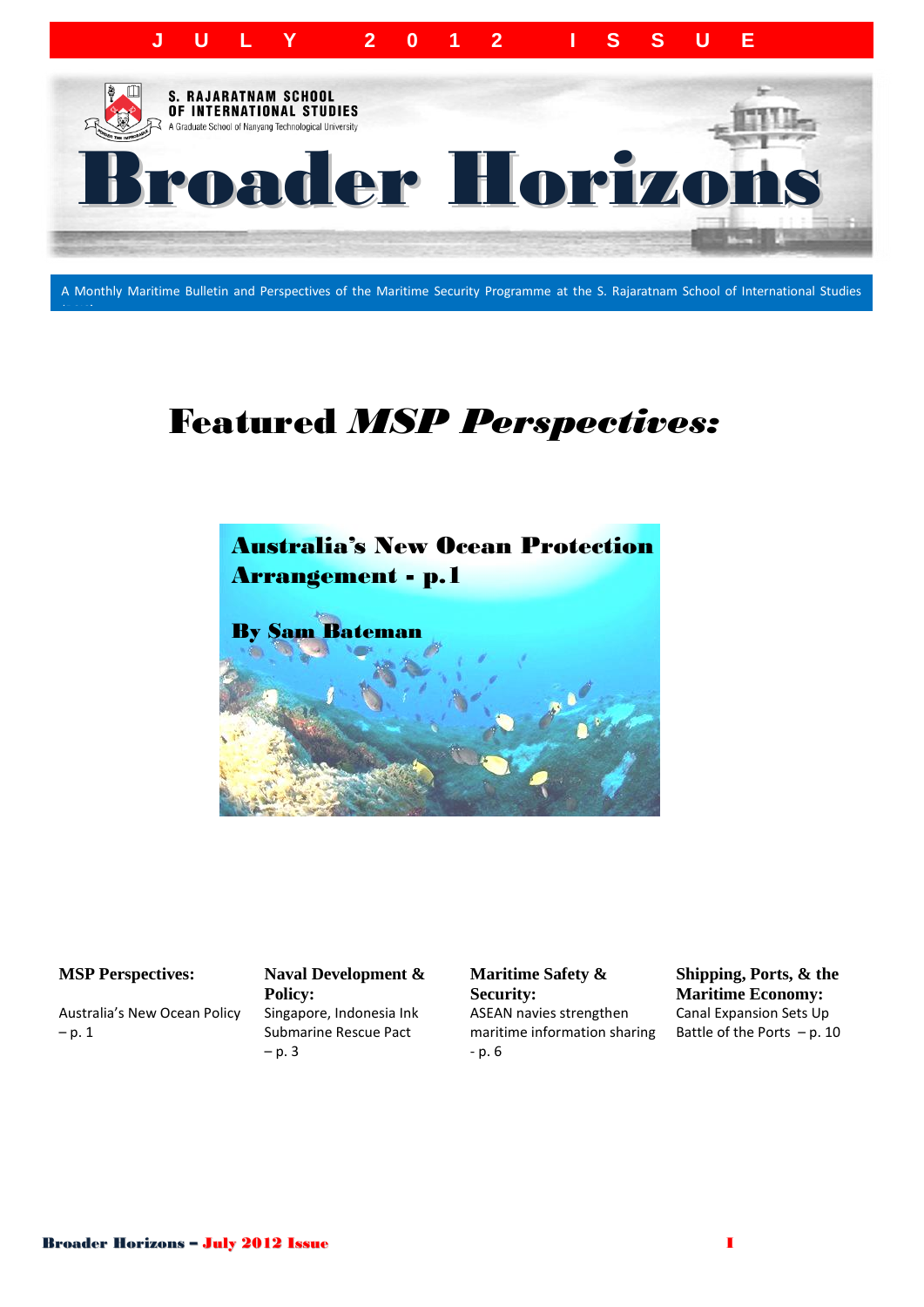### **Table of Contents**

| Indian Navy eyes expansion with three more Russian-made Krivak IV class frigates 3            |  |
|-----------------------------------------------------------------------------------------------|--|
|                                                                                               |  |
|                                                                                               |  |
|                                                                                               |  |
|                                                                                               |  |
|                                                                                               |  |
| Japan concerned by Chinese naval activity, lack of transparency in decision-making process  4 |  |
|                                                                                               |  |
|                                                                                               |  |
| India quietly gate crashes into submarine-launched ballistic missiles club? 4                 |  |
|                                                                                               |  |
|                                                                                               |  |
|                                                                                               |  |
|                                                                                               |  |
|                                                                                               |  |
|                                                                                               |  |
|                                                                                               |  |
|                                                                                               |  |
|                                                                                               |  |
| EU Launches New Piracy-Monitoring Mission In Horn of Africa, India Ocean States  6            |  |
|                                                                                               |  |
|                                                                                               |  |
|                                                                                               |  |
|                                                                                               |  |
|                                                                                               |  |
|                                                                                               |  |
|                                                                                               |  |

| Andy Tung to Succeed Retiring Philip Chow on World Shipping Council Board 10 |  |
|------------------------------------------------------------------------------|--|
|                                                                              |  |
|                                                                              |  |
|                                                                              |  |
|                                                                              |  |
|                                                                              |  |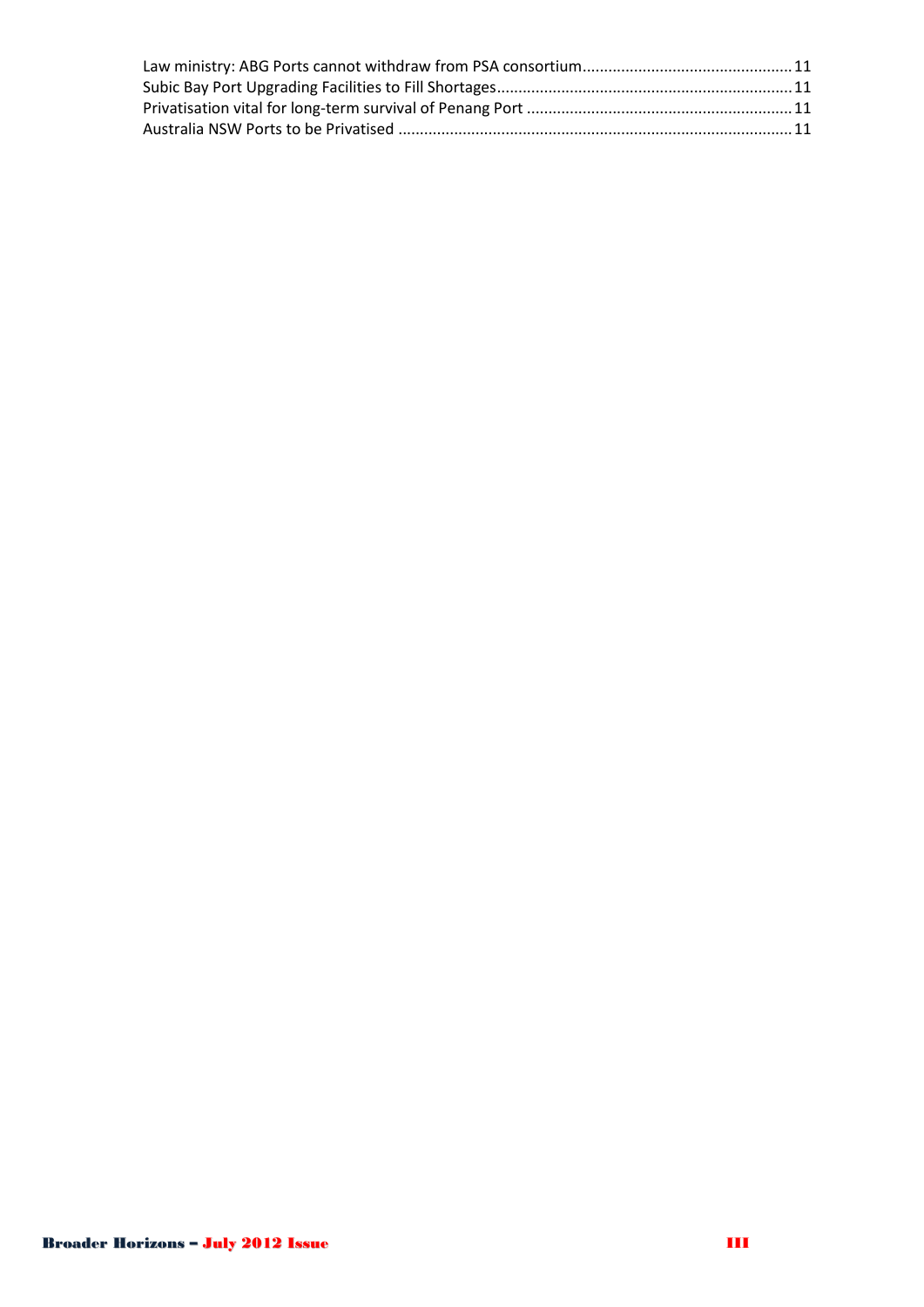## **Notes**

Please click on the links for the full report. All links and news reports are correct at the time of publication. Through this bulletin, you will be linked to external websites. We have no control over the nature, content, and availability of those sites. The inclusion of any links does not necessarily imply a recommendation or endorsement of the views expressed within them.

Should you encounter any problem in retrieving the articles, please feel free to contact us. As some of the articles are available to subscribers only, we will send you the full article upon request.

## **Maritime Security Programme, RSIS**

### **Editorial Team**

**Jane Chan Ristian Atriandi Supriyanto Lim Chee Kia**

## Contact Us

For comments / suggestions /requests, kindly write to us at

RSISMSP@ntu.edu.sg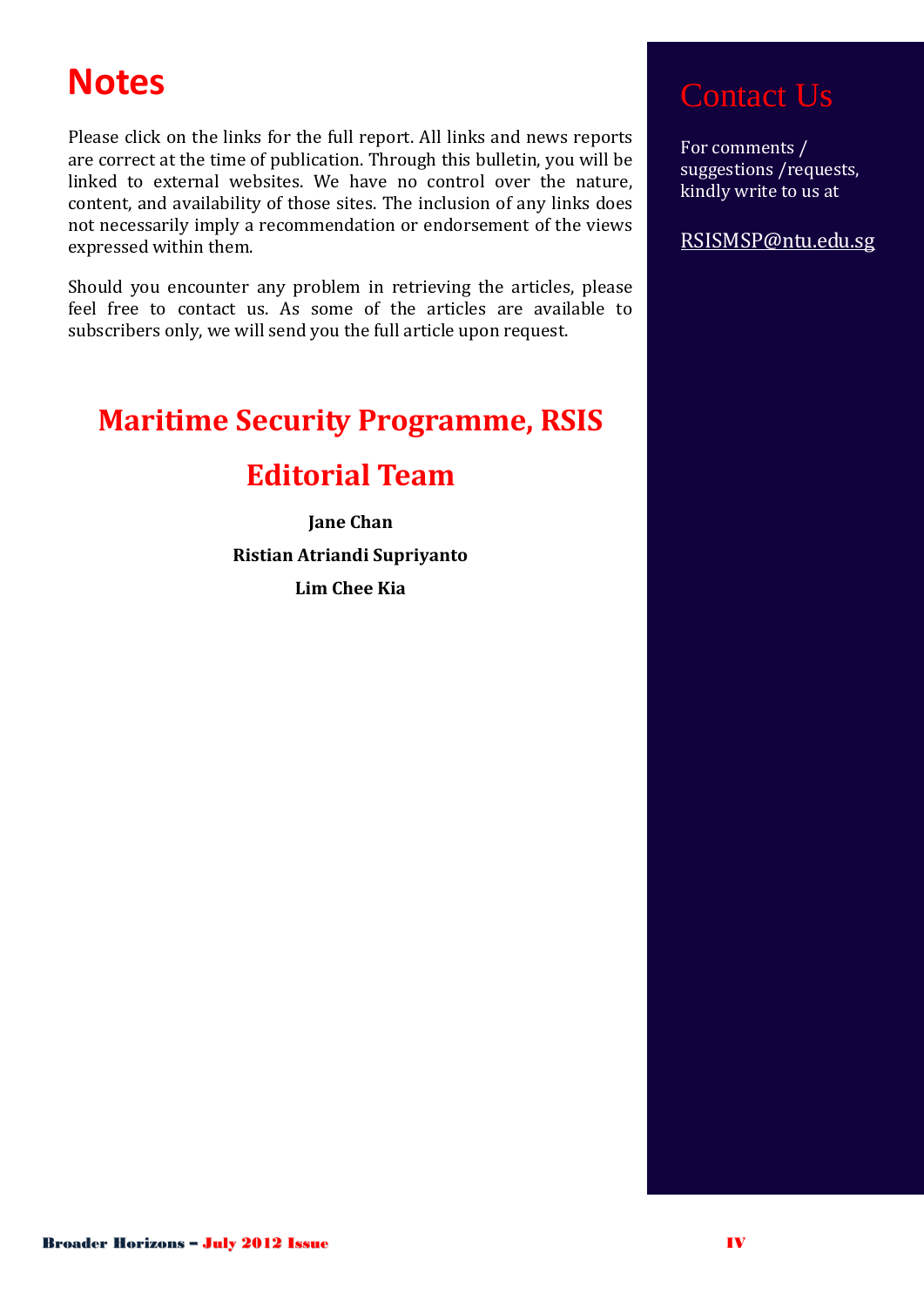# MSP Perspectives

### **AUSTRALIA'S NEW OCEAN PROTECTION ARRANGEMENTS**

<span id="page-4-0"></span>By Sam Bateman Advisor, Maritime Security Programme

Australia's Commonwealth Government has recently released a new proposal for protecting the marine environment of Australia's exclusive economic zone (EEZ). This is a plan to proclaim the final [Commonwealth Marine Reserves Network,](http://www.environment.gov.au/coasts/mbp/reserves/index.html) which will bring some 3.1 million square kilometres, or about 40 per cent of the total EEZ, under some form of protection. The proposed network will be the largest system of marine reserves in the world.

The proposed reserves are in Commonwealth waters, not state waters. Under Australia's Offshore Constitutional Settlement between the Commonwealth Government and the state and territory governments, Commonwealth waters

generally start three nautical miles from shore and extend seawards out to the edge of the EEZ.

The primary objective in establishing the reserves is the conservation of biodiversity, while also allowing activities in some areas where doing so is consistent with this primary objective. The reserves network proposal is divided into different zones, including highly protected Marine National Park

Zones, Habitat Protection Zones, Conservation Park ecosystem‑based management. Zones, Multiple Use Zones and Special Purpose Zones.

The Habitat Protection Zones and Conservation Park Zones protect habitats, such as coral reefs. Some low impact extractive activities - including some forms of commercial fishing - are allowed in those areas, while recreational fishing and tourism are allowed. The Multiple Use and Special Purpose Zones allow for a greater range of activities, both recreational and commercial. Some activities, for example bottom trawl and gillnet fishing, are excluded.

The network is the result of a long process of stakeholder and public consultation. Considerable opposition to the proposal is evident, particularly from

Queensland fishing interests adjacent to the proposed Coral Sea Reserve. Interested parties now have until September 2012 to comment on the final proposal.

The final network proposal will help ensure that examples of different marine ecosystems and habitats, and the life they support, are included in protected areas. The proposed reserves will complete the Commonwealth waters component of the National Representative System of Marine Protected Areas (NRSMPA), being developed jointly with state and territory governments.

The NRSMPA is the practical outcome of Australia's Oceans Policy released in 1998. This policy was initially hailed as a milestone in oceans management, and an

*Unfortunately Australia's Oceans Policy did not achieve the high expectations originally set for it….* 

example for the rest of the world. It was a bold attempt at whole-of-government strategic planning for the oceans. While the main focus was on EEZ management, the policy also addressed Australia's national interests in the high seas and maritime aspects of its relations with neighbouring countries. The policy sought to integrate sectoral and jurisdictional interests with

Unfortunately Australia's Oceans Policy did not achieve the high expectations originally set for it. Institutional barriers prevented integration across jurisdictions and sectors, and rather than reflecting an integrated approach to the oceans, the policy is now mainly an environmental policy focused on implementing a system of bioregional marine plans. The new marine reserves network represents the final stages of a long and controversial process to fulfil Australia's obligations to preserve and protect the marine environment of its EEZ.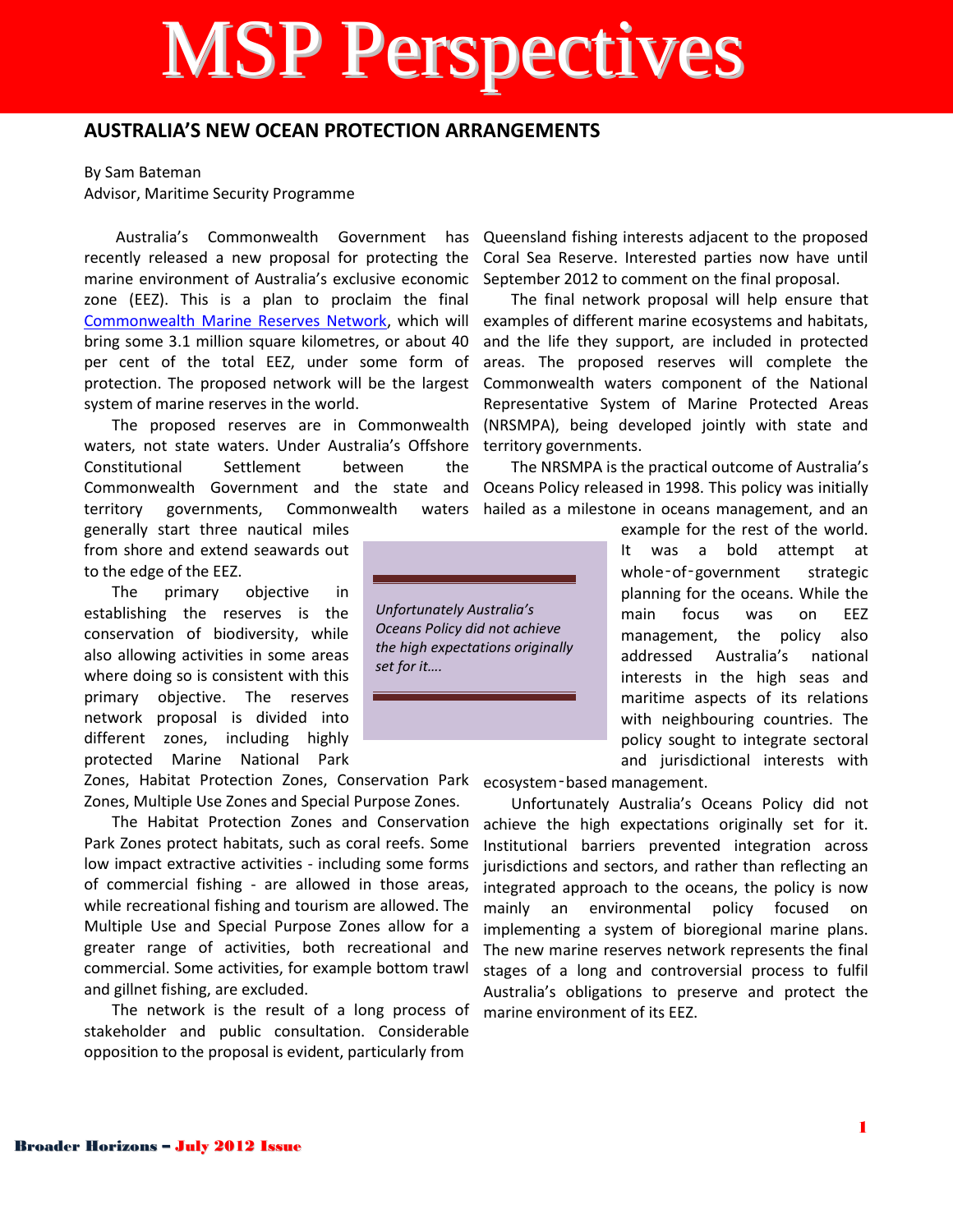#### INDONESIA-SINGAPORE | 10 JULY | THE JAKARTA GLOBE

#### **Singapore, Indonesia Ink Submarine Rescue Pact**

Singapore and Indonesia signed a submarine rescue support and cooperation agreement on Monday, making it the first such arrangement between Asean countries. The arrangement means that the Republic of Singapore Navy's (RSN) submarine rescue system will be made available to the Indonesian Navy, whose resources will also support the RSN in the event of a submarine disaster.

#### [Full Report](http://www.thejakartaglobe.com/international/singapore-indonesia-ink-submarine-rescue-pact/529706) **[See RSIS Commentary](http://www.rsis.edu.sg/publications/Perspective/RSIS1342012.pdf)**

PHILIPPINES-U.S. | 3 JULY | GLOBAL TIMES

#### **Manila, Washington continue naval drill**

The Philippines and the US started a nine-day joint naval exercise on Monday amid a continued row with CHINA | 9 JULY | AGENCE FRANCE PRESSE China over disputed waters in the South China Sea. The joint naval exercise, the third of its kind between the two sides this year, which involves nearly 1,000 personnel from the two countries' navies and coast guards, is slated to run from Monday till next Tuesday near the Mindanao Sea, located in the southern part of the Philippines.

#### [Full Report](http://www.globaltimes.cn/content/718608.shtml)

#### TAIWAN | 7 JULY | ASIA ONE

#### **Taiwan probes missing secret naval maps: Report**

TAIPEI - Taiwan's military prosecutors were investigating the disappearance of two maps containing secret information on the island's naval deployments, reports said Saturday. The maps were found to be missing during an inventory check by naval

recently decommissioned, said the state Central News Agency.

#### [Full Report](http://www.asiaone.com/News/AsiaOne%2BNews/Asia/Story/A1Story20120707-357807.html)

#### **China launches naval war games**

BEIJING — China's navy will on Tuesday begin annual military exercises off its east coast, state media reported, amid tensions over maritime territorial disputes with its neighbours. "According to our annual plan for exercises, the Chinese People's Liberation Army's navy will in the coming days hold exercise activities in the waters near the Zhoushan islands," the ministry said in a statement on Monday.

#### [Full Report](http://www.google.com/hostednews/afp/article/ALeqM5ig2zDD1K_0fh8ZOqgQ8ybl9CxqSQ?docId=CNG.8d78dd611afd203300a6425531f86bba.2c1)

CHINA | 13 JULY | DEFENSE NEWS

#### **Chinese Frigate 'Stranded' in Disputed Waters**

officials when a fleet of ageing missile boats was BEIJING — A Chinese naval frigate has run aground while patrolling disputed waters in the South China Sea,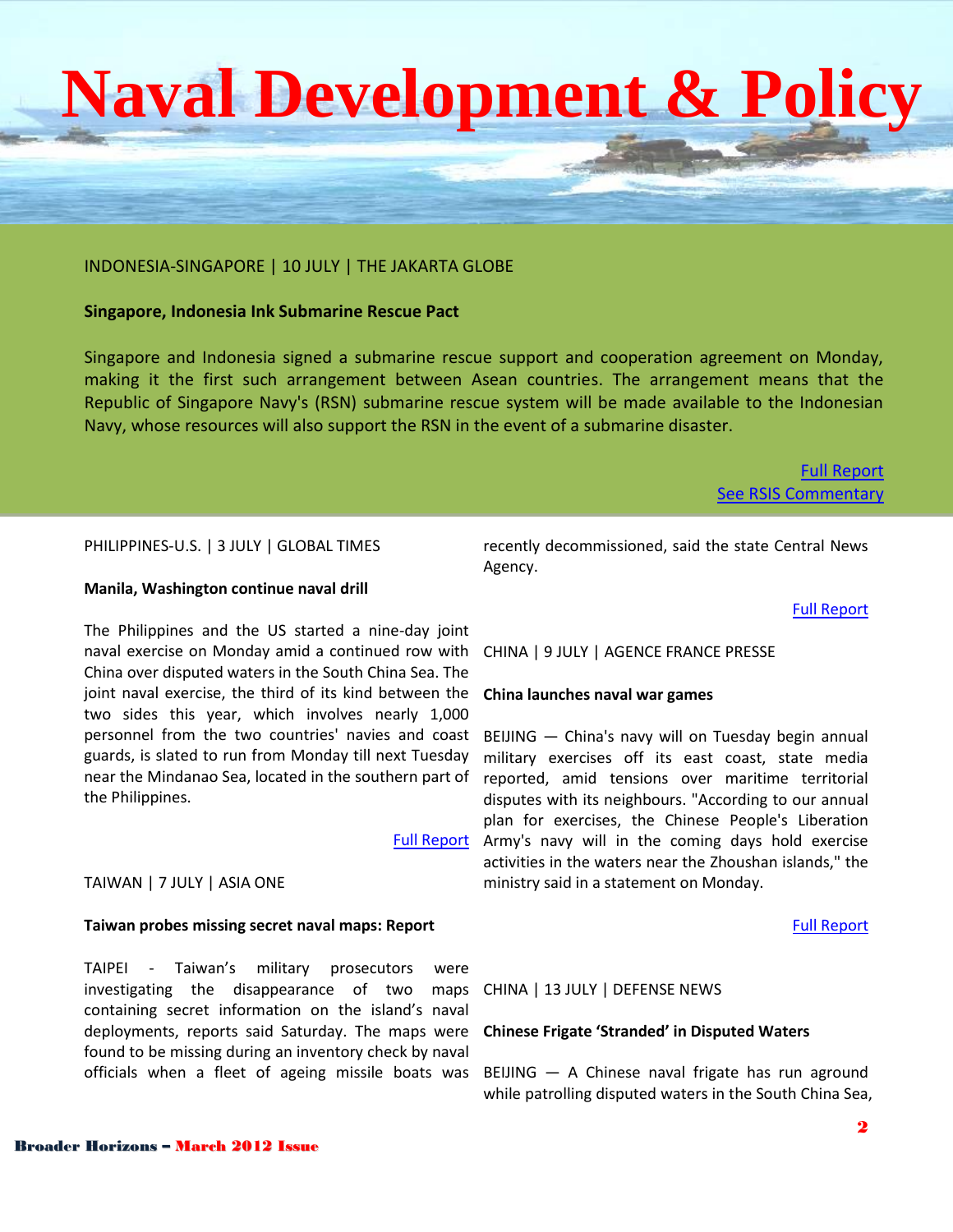the Philippines over territorial claims. The ship was on "routine patrol" when it became stranded near Half Moon Shoal in the Spratly Islands on July 11, the ministry said in a statement posted on its website.

#### INDIA-RUSSIA| 16 JULY | INDIA TODAY

#### **Indian Navy eyes expansion with three more Russianmade Krivak IV class frigates**

Indian Navy's quest to emerge as a global and regional sea power will receive a major boost with New Delhi and Moscow in negotiations to purchase three additional frigates from Russia. Military partnership has been the cornerstone of Indo-Russian ties and the Indian Navy has been using Russian-made frigates.

[Full Report](http://www.defensenews.com/article/20120713/DEFREG03/307130003/Chinese-Frigate-8216-Stranded-8217-Disputed-Waters)

#### AUSTRALIA| 16 JULY | REUTERS

#### **Australian navy signs up for wave power at its main base**

Australia's navy is seeking not only to rules the waves but to harness them, too, signing a power supply deal for its largest base with cutting-edge wave energy company Carnegie Wave, Carnegie said on Monday. Carnegie Wave has completed the first stage of its project based in Perth, the capital of Western Australia state, and expects to supply all the electricity generated from the project to the base, HMAS Stirling, from the end of 2013, the company said in a **Philippines Ratifies Australia Military Pact** statement.

#### ASEAN| 17 JULY | REUTERS

#### **"ASEAN Way" founders in South China Sea storm**

As Philippine Foreign Minister Albert del Rosario began to raise the sensitive issue of the South China Sea at one of last week's Asian summit meetings, his microphone went dead. A technical glitch, said the Cambodian hosts. Perhaps something more sinister, hinted some diplomats who were frustrated by

the defense ministry said July 13, amid tensions with Chinese ally Cambodia's dogged efforts to keep the subject off the agenda.

#### [Full Report](http://www.reuters.com/article/2012/07/17/us-asean-china-idUSBRE86G09N20120717?feedType=RSS&feedName=topNews&rpc=71)

CHINA | 23 JULY |BBC NEWS

### **China approves military garrison for disputed islands**

China has approved the formal establishment of a military garrison on disputed South China Sea islands, state media reports. The command will be based in Sansha city on Woody Island in the Paracels; a city formed in June to govern the area.

#### [Full Report](http://www.bbc.co.uk/news/world-asia-china-18949941)

[Full Report](http://indiatoday.intoday.in/story/indian-navy-eyes-expansion-with-russian-krivak-frigates/1/208434.html) CHINA-PHILIPPINES | 23 JULY | AL JAZEERA

#### **Philippine president adamant over island**

The Philippines will not back down from a South China Sea dispute with China, Benigno Aquino, the country's president, has said. While delivering the state of the nation address on Monday, Aquino also said that he would soon secure dozens of new aircraft and ships for maritime defence.

#### [Full Report](http://www.aljazeera.com/news/asia-pacific/2012/07/2012723143933479449.html)

AUSTRALIA-PHILIPPINES | 24 JULY | DEFENSE NEWS

[Full Report](http://www.reuters.com/article/2012/07/16/australia-navy-waves-idUSL4E8IG1JZ20120716) military pact with Australia on July 24 that lays out MANILA — The Philippine Senate ratified a sensitive rules for visiting troops, in a move politicians said would improve regional security. The agreement was first signed in 2007 but remained in legislative limbo amid political sensitivities, as the country's constitution explicitly bans the long-term stationing of foreign forces on its territory.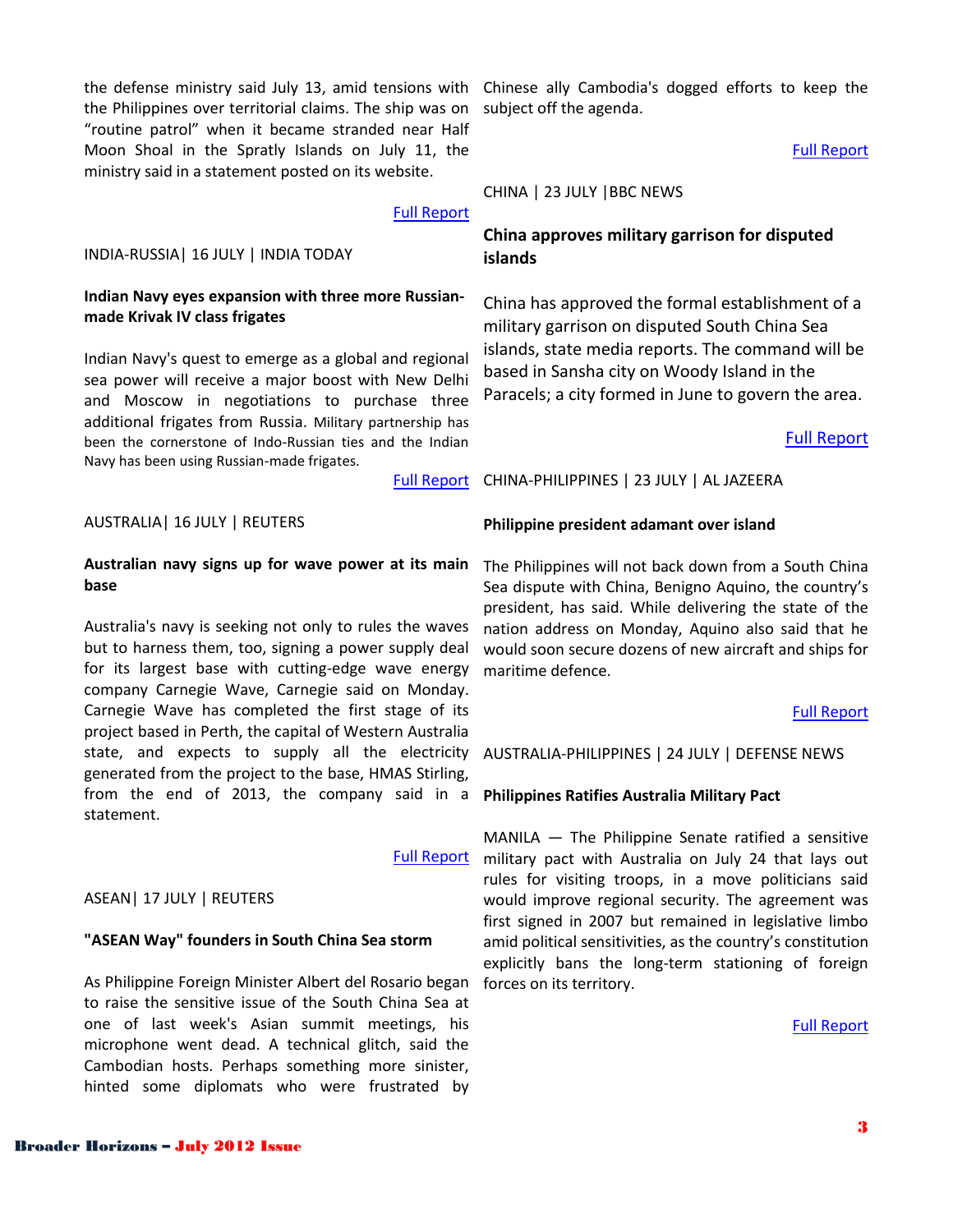#### CHINA-JAPAN | 31 JULY | THE WASHINGTON POST

#### **Japan concerned by Chinese naval activity, lack of transparency in decision-making process**

TOKYO — Japan voiced concern Tuesday about China's growing assertiveness in regional waters at a time when it is becoming less clear who in Beijing is making decisions about the country's military. In its annual white paper, Japan's Defense Ministry spoke of the "changing" influence of the Chinese military on foreign policy, although the document did not specifically say that the influence is growing.

#### INDIA| 31 JULY | THE TIMES OF INDIA

#### **India quietly gate crashes into submarine-launched ballistic missiles club?**

NEW DELHI: India in April yanked open the door of the exclusive ICBM (intercontinental ballistic missile) club with the first test of Agni-V. Now, if DRDO is to be believed, India has quietly gate-crashed into an even more exclusive club of nuclear-tipped submarinelaunched ballistic missiles (SLBMs).

[Full Report](http://articles.timesofindia.indiatimes.com/2012-07-31/india/32960409_1_agni-v-slbms-ins-arihant)

#### [Full Report](http://www.washingtonpost.com/world/asia_pacific/japan-concerned-by-chinese-naval-activity-lack-of-transparency-in-decision-making-process/2012/07/31/gJQAx7VIMX_story.html)

#### CHINA-INDONESIA | 27 JULY | THE JAKARTA POST

#### **China, RI begin missile talks**

China and Indonesia have started talks on the ambitious local production of C-705 anti-ship missiles as part of Indonesia's efforts to achieve independence in weapons production. The defense cooperation reflects strengthening ties between both countries amid heightening tension in the South China Sea involving China and a number of Indonesia's ASEAN neighbors.

[Full Report](http://www.thejakartapost.com/news/2012/07/27/china-ri-begin-missile-talks.html)

#### CHINA | 30 JULY | THE MARITIME EXECUTIVE

#### **China Launches the Country's Largest and Most Advanced Patrol Vessel**

Over the weekend China launched their largest and most advanced patrol vessel, the Haixun 01, set to join the patrol fleet of more than 300 vessels for duty by the end of the year. The vessel was revealed at Wuchang Shipbuilding Industry Co. in Wuhan, Hubei Province as the new flagship vessel capable of maritime surveillance and rescue missions. Shanghai Maritime Bureau, who made the announcement, will manage the ship.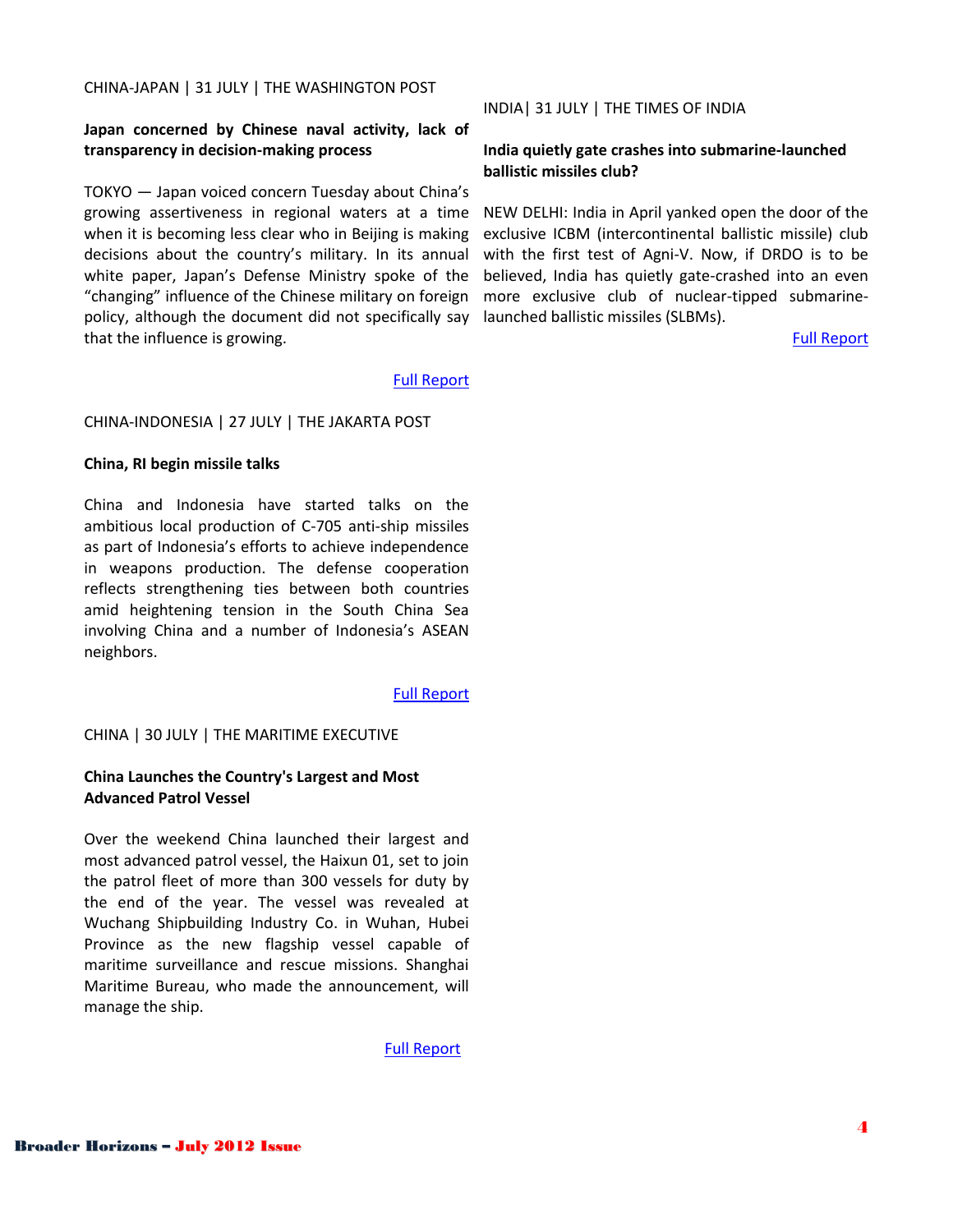## [Full Report](http://www.thenews.com.pk/Todays-News-1-118712-S-Korea-ship-classifier-defends-Iran-marine-work?utm_source=feedburner&utm_medium=feed&utm_campaign=Feed%3A+World-TheNewsInternational+%28World+News+-+The+News+International%29)

### ASEAN| 9 JULY | ASIA ONE

### **ASEAN navies strengthen maritime information sharing**

SINGAPORE - About 60 personnel from the ASEAN navies will be participating in the inaugural ASEAN Maritime Security Information-Sharing Exercise (AMSISX) to be held from July 8 to 10. This marks the first time that ASEAN navies are coming together for an exercise to enhance maritime information sharing.

**Maritime Safety and Security**

### [Full Report](http://news.asiaone.com/News/Latest+News/Singapore/Story/A1Story20120709-358153.html)

### WORLD| 2 JULY | PLATTS EUROPEAN GAS DAILY

#### **Pirates not seen as a major LNG threat**

Piracy is not likely to become a major problem for LNG tankers, despite two attacks this month, say shipping S.KOREA| 6 JULY | THE NEWS experts, explaining that the ships' fast speeds and high "freeboards," the distances from the waterline to the deck, deter pirates. The two unsuccessful attacks on LNG tankers took place June 12 and June 20, according LONDON: A South Korean ship classification society on to the International Chamber of Commerce.

India |5 JULY | OUTLOOK INDIA

#### **Indo-Pak Coast Guards to Hold Talks on Jailed Fishermen**

With scores of fishermen languishing in jails in each other's country, heads of Indian Coast Guard (CG) and Pakistan's Maritime Security Agency (MSA) will meet here next month to work for their early release. During the talks scheduled on July 11, Directors General of the two forces will also hold discussions to evolve a joint cross-border fishing mechanism under

which the two countries would take a lenient view towards each other's fishing communities

[Full Report](http://news.outlookindia.com/items.aspx?artid=767827)

#### **S Korea ship classifier defends Iran marine work**

Full Report Available Upon Request concerned that vessel safety and marine environment Thursday sidestepped calls from a US lobby group to halt its verification work in Iran, saying it was protection could be compromised by political issues. Without verification from such bodies, ships are unable to call at international ports.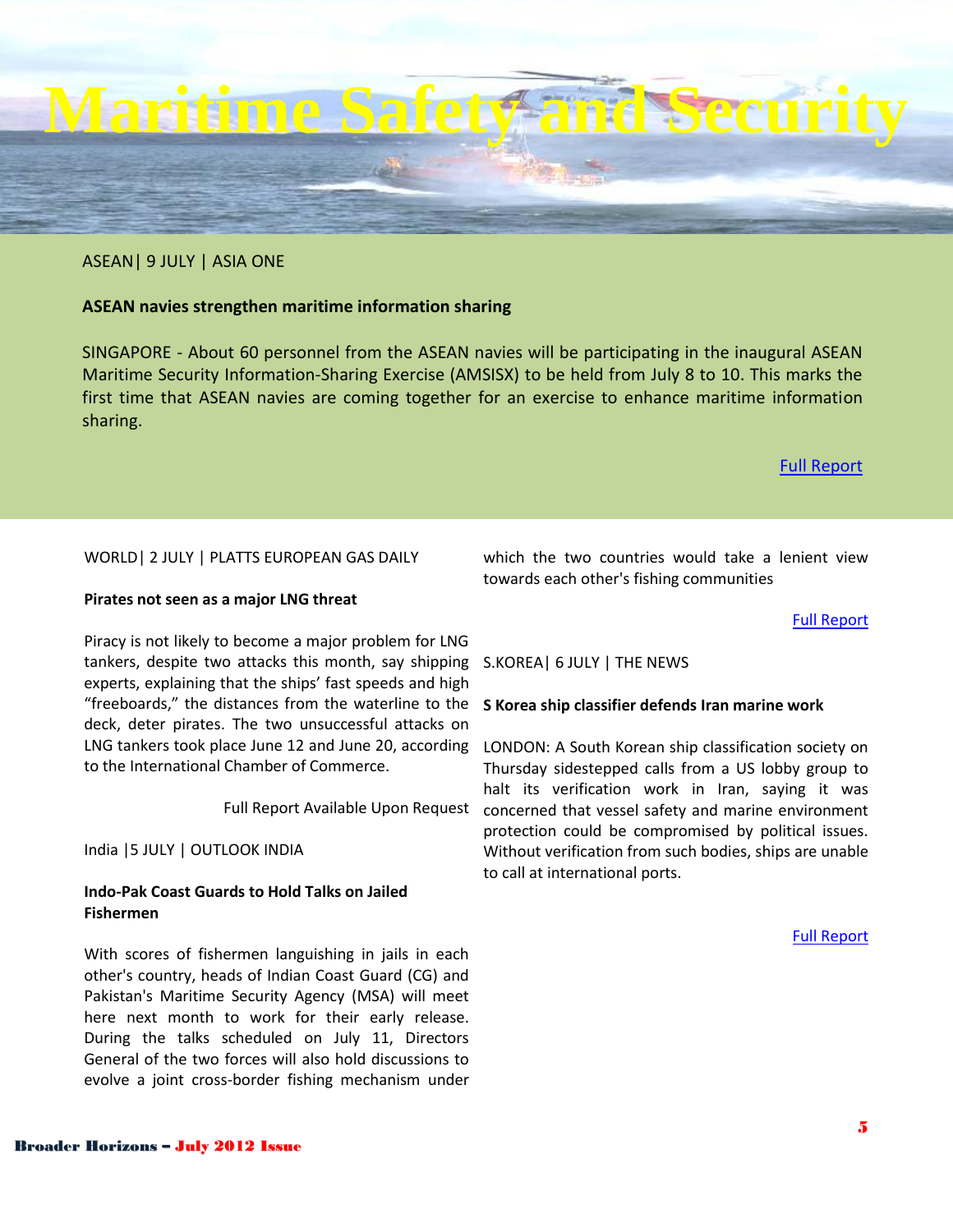#### WORLD | 8 JULY | THE HINDU BUSINESS LINES

#### **Armed Guards on Merchant Ships: A Necessary Evil?**

In the last couple of years, merchant shipping has witnessed the introduction of armed guards on ships, especially those transiting the high risk areas affected by Somalian piracy. The International Maritime Organisation (IMO) and various national governments advised the shipping community to follow 'best management practices'. Countries deployed naval ships to protect merchant ships in vulnerable regions. Unfortunately, piracy continued unabated. Navies had to intensify their efforts and monitor and co-ordinate more effectively.

#### [Full Report](http://www.thehindubusinessline.com/industry-and-economy/logistics/article3616608.ece)

#### INDIA| 12 JULY | WEBINDIA 123

#### **India welcomes expansion of ASEAN maritime forum**

Asserting that evolving asymmetric threats in the form of maritime terrorism, piracy and drug trafficking have made maritime security issues a strategic priority, External Affairs Minister S.M Krishna on Thursday welcomed the proposal for expansion of the ASEAN maritime forum. Addressing the plenary session of the Second East Asia Summit (EAS) foreign ministers meeting here, Krishna said: "We are actively continuing our cooperation in the maritime area with ASEAN, ASEAN Regional Forum (ARF), ASEAN Defence Ministers Meeting (ADMM )+ members."

#### PHILIPPINES | 14 JULY | ABS CBN NEWS

#### **Coast Guards Hiring Personnel for New Patrol Ships**

MANILA, Philippines - The Philippine Coast Guard (PCG) will hire 500 more personnel to form the crew of new patrol ships and rubber boats to keep up with the growing demands of maritime missions, including search and rescue operations. PCG spokesman Lieutenant Commander Armand Balilo yesterday said that the additional personnel would complement the

developments in the PCG such as the procurement of new rubber boats and patrol ships.

#### [Full Report](http://www.abs-cbnnews.com/nation/07/13/12/coast-guard-hiring-personnel-new-patrol-ships)

HORN OF AFRICA | 17 JULY | INFOMARINE.NET

#### **EU Launches New Piracy-Monitoring Mission In Horn of Africa, India Ocean States**

The European Council on Monday approved the launch of a new civilian Common Security and Defense Policy (CSDP) mission, EUCAP Nestor, to support regional maritime capacity-building in the Horn of Africa and Western Indian Ocean states. EUCAP Nestor is part of the EU's comprehensive approach to fighting piracy and instability in the region. A team of around 175 people will work to reinforce the capacity of states in the region to effectively govern their territorial waters. Djibouti, Kenya, the Seychelles and Somalia have accepted the EU's offer of assistance, the Council said in a press release. The mission will be extended to support Tanzania as soon as possible.

[Full Report](http://www.infomarine.net/alerts/maritime-security-alerts/57413-eu-launches-new-piracy-monitoring-mission-in-horn-of-africa-indian-ocean-states.html)

#### INDIA | 15 JULY | BUSINESS STANDARD

#### **More Indian Ships Flout International Safety Standards**

[Full Report](http://news.webindia123.com/news/articles/World/20120712/2021911.html) (PSC) inspections. In 2010, it was seven. With this The number of Indian ships detained on the international waters for poor adherence to safety and environmental standards has doubled. In 2011, 14 vessels were detained under various port-state-control dismal record, India has entered the grey list of the Tokyo memorandum of understanding (MoU) with no chance of making it to the white list anytime soon. The black, grey and white lists under various port state control MoUs make a distinction after assessing the safety of a ship with black denoting highest-risk zone.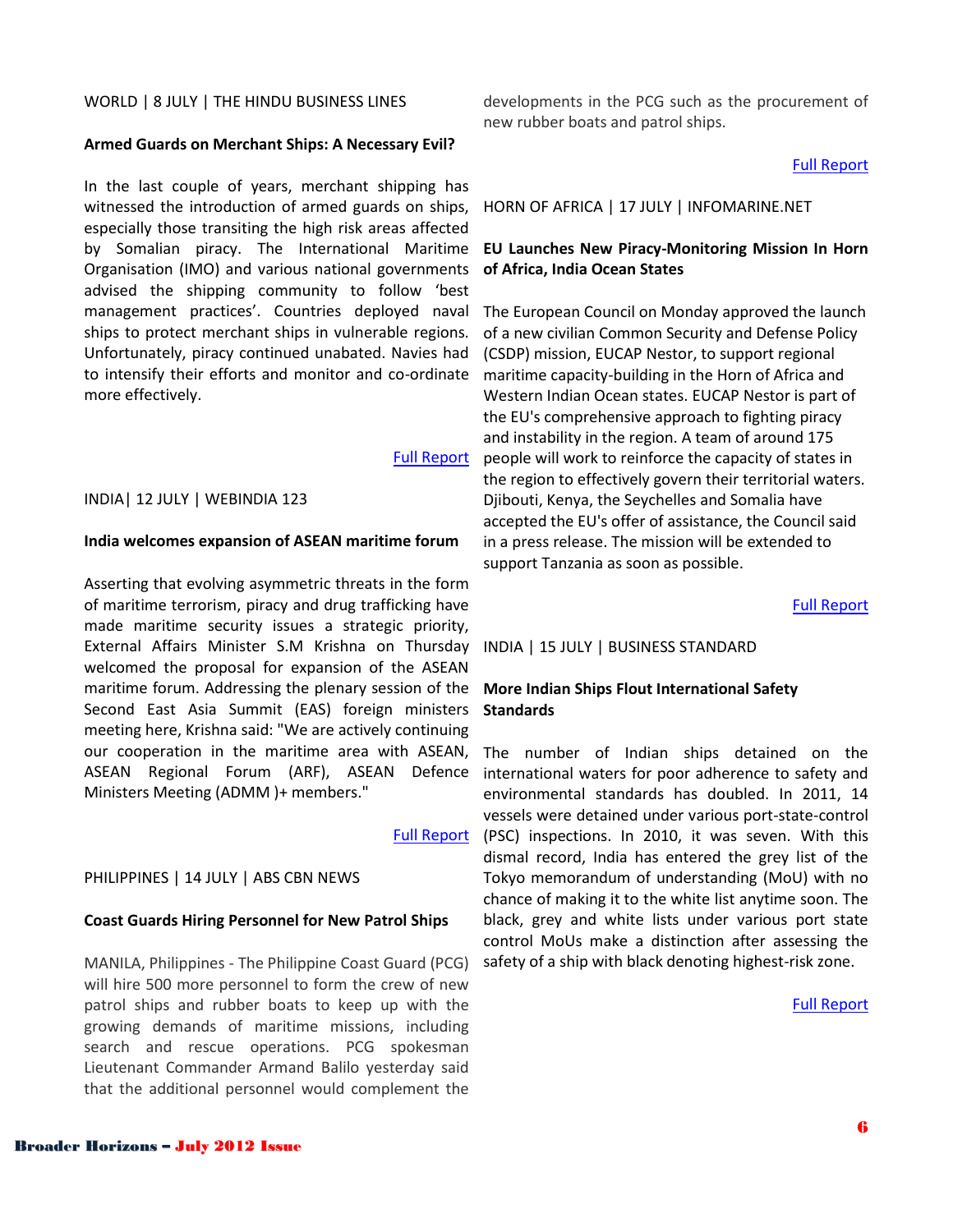#### **Congested Waters a Recipe for Tension and Tragedy**

DUBAI: Countries and navies must re-examine the use of lethal force and naval security forces must be equipped with better intelligence and understanding of the areas in which they operate, experts say. Monday's incident "could have been an over-reaction because of tension and security worries and that must be investigated", said Khaled Abdullah Al Bu-Ainnain, a retired general and former commander of UAE air defence.

#### [Full Report](http://www.thenational.ae/news/uae-news/congested-waters-a-recipe-for-tension-and-tragedy?utm_source=rss&utm_medium=hmp&utm_campaign=feed)

#### SOMALIA |18 JULY | TIMES LIVE

#### **Somali Pirate Kingpins enjoy 'Impunity': UN Experts**

Somalia's president has shielded a top pirate leader from arrest by issuing him a diplomatic passport, according to a United Nations investigation which criticises the "climate of impunity" enjoyed by pirate kingpins in Somalia and abroad. The UN Monitoring Group on Somalia said in a report to the Security Council, seen by Reuters, that senior pirate leaders were benefiting from high level protection from Somali authorities and were not being sufficiently targeted for arrest or sanction by international authorities.

#### [Full Report](http://www.timeslive.co.za/africa/2012/07/18/somali-pirate-kingpins-enjoy-impunity-un-experts)

#### ASIA | 19 JULY | WEBINDIA 123

#### **Asian Coast Guard Chiefs to Discuss Piracy, Security**

Chiefs of coast guard agencies of 17 Asian nations will meet here in October this year when they are expected to discuss issues ranging from piracy in the region to law enforcement, maritime crimes and disaster management. The meeting on Oct 1 and 2 will be hosted jointly by the IndianCoast Guard (ICG) and the Japanese Coast Guard under the auspices of Guard (ICG) is strengthening its maritime surveillance Nippon Foundation, a Japan-based non-profit with the induction of a new hovercraft in its newlyorganisation working in the field of maritime security, education and public health.

#### DUBAI | 19 JULY | TRADE ARABIA

#### **Dubai Group to Boost Maritime Security**

Global Maritime Security Solutions (GMSS), a leading maritime security company in Dubai, will deploy LRV-17, the first nano-composite manned boat, for maritime security including piracy protection, off the coast of Africa and surrounding areas. The LRV-17 manufactured by US-based Zyvex Marine is an advanced long range vessel designed for fuel efficiency and rough sea stabilization with a sprint speed over 40 knots and a range of over 1,500 nautical miles, more than three times the range of comparatively sized vessels.

[Full Report](http://www.tradearabia.com/news/STN_220693.html)

#### INDIA| 24 JUILY | THE FINANCIAL EXPRESS

#### **Securing our Port**

Despite the enhancement of security measures post 26/11, with India's compliance of the ISPS (International Ship and Port Facility Security Code) in July 2004, Commodore RS Vasan, head, strategy and security, feels "There is no guarantee that incidents similar to the hijacking of the chemical tanker off Oman will not happen again... As in the case of MV Kuber, the chances of the terrorists using smaller vulnerable vessels for anti national/terrorist activities are high and the challenge is that much more difficult for the state, port and law enforcement agencies."

[Full Report](http://www.financialexpress.com/news/securing-our-ports/978421/2)

INDIA | 28 JULY |DECCAN CHRONICLE

#### **ICG Inducts New Hovercraft**

To check the sea-board infiltration, the Indian Coast created region, the North East covering the vast coastline along West Bengal. Air Cushion Vehicle, the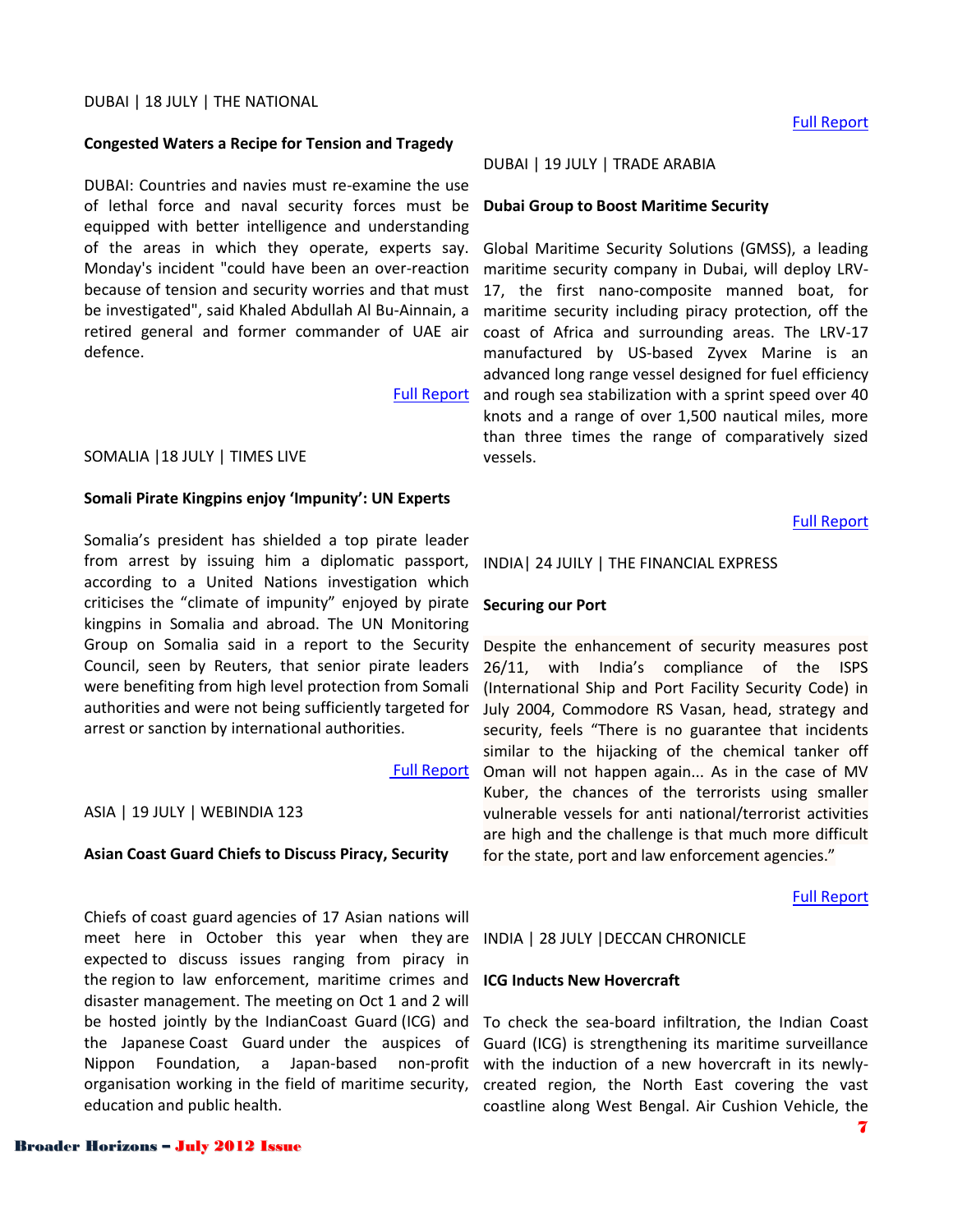hover craft designed by the UK-based Griffon Hoverwork Limited, arrived at Haldia on Thursday from Chennai via AP and Orissa. Chief public relations officer (Eastern Command) Group Captain T.K. Singha told this newspaper: "The ACV (H-188) is expected to start operating from August following commissioning. At present, the ICG uses two hovercrafts built by the Garden Reach Shipbuilders and Engineers (GRSE)."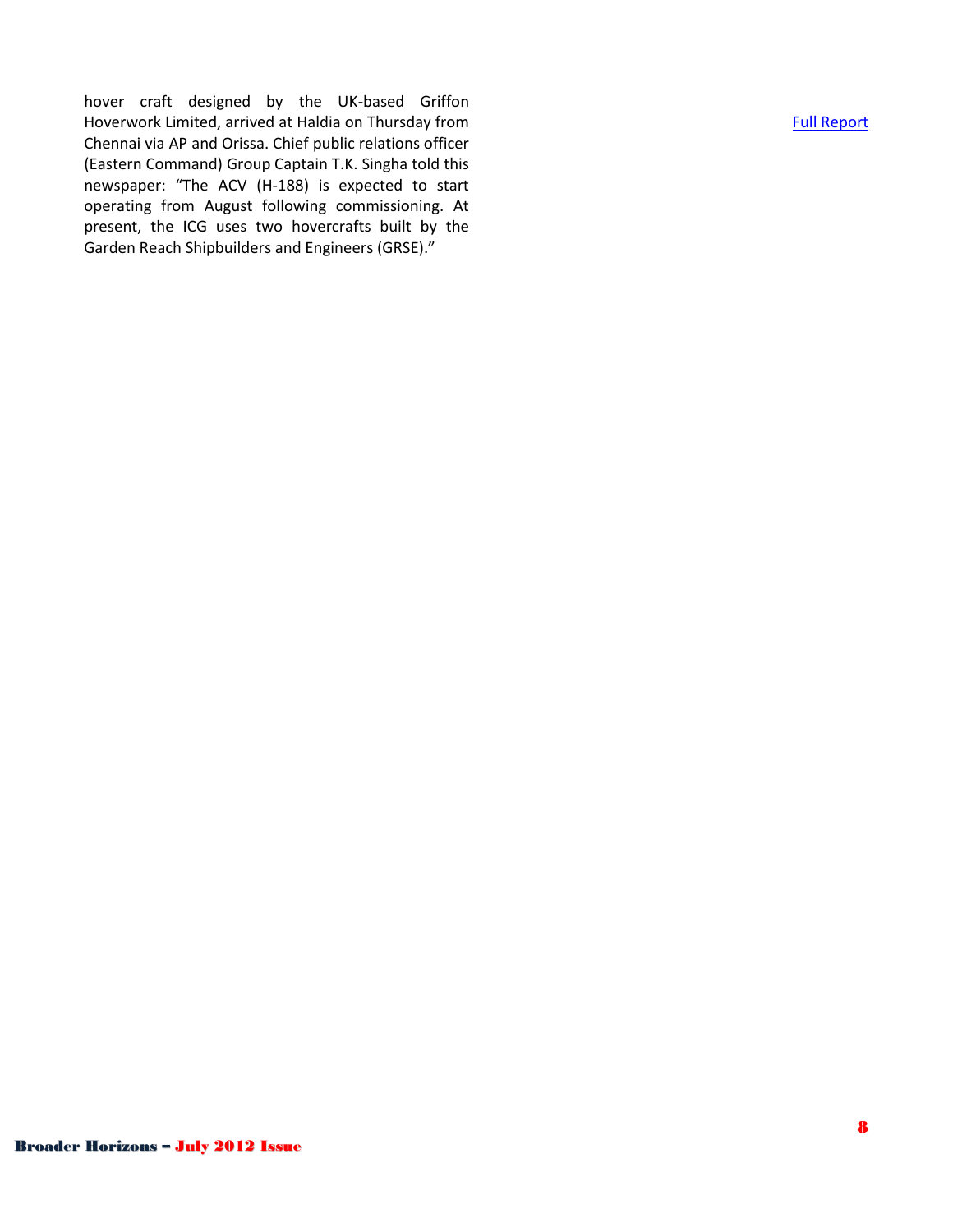# **Shipping, Ports, and the**

**Maritime Economy**

#### WORLD | 12 JULY | NBC NEWS

#### **Canal Expansion Sets Up Battle of the Ports**

For the first time since its completion a century ago, the Panama Calal is being widened, setting up a long and costly battle among U.S. ports for the business of handling supersized container ships filled with goods from Asia. When the project is completed in 2015, ports on the East Coast and gulf Coast will be able to compete for business that unitl now has been dominated by West Coast ports.

[Full Report](http://bottomline.nbcnews.com/_news/2012/07/12/12647772-canal-expansion-sets-up-battle-of-the-ports?lite)

#### SAUDI ARABIA | 2 JULY | MANILA BULLETIN

#### **National Shipping, Aramco Merge Fleets**

National Shipping Co. of Saudi Arabia and the country's state-owned oil company signed an initial agreement to merge their fleets in a combination worth \$1.3 billion. National Shipping said today in a stockexchange statement it will pay \$832.8 million to Saudi Arabian Oil Co.'s Vela International Marine Ltd. unit. It also will issue 78.8 million new shares to the subsidiary at 22.25 riyals (\$5.93) each under the non-binding accord, giving Vela a 20 percent stake in National Shipping after the stock is issued.

#### [Full Report](http://www.mb.com.ph/articles/364233/national-shipping-aramco-merge-fleets)

#### JAPAN | 2 JULY | REUTERS

#### **Japan's Sanko Steamship files for bankruptcy**

TOKYO, July 2 (Reuters) - One of Japan's oldest shipping firms, Sanko Steamship, filed for bankruptcy on Monday after months of battling with ship owners over the restructuring of \$2 billion in debt, becoming the latest casualty of the four-year-old shipping industry downturn. The dry bulk and tanker shipping

firm, started in 1934, joins U.S.-based General Maritime Corp, the Containership Company, and South Korea's Korea Line in seeking bankruptcy protection amid rock bottom freight rates, an oversupply of vessels and high bunker fuel prices.

#### [Full Report](http://www.reuters.com/article/2012/07/02/shipping-sankosteamship-idUSL3E8I22FB20120702?feedType=RSS&feedName=financialsSector)

DUBAI | 5 JULY | CHINA ECONOMIC NET

#### **DP World cashes in on Australian transaction**

Dubai Ports (DP) World, globally the third largest maritime port operator, sold through its Australian unit its share in the Adelaide Container Terminal for 134 million Australian dollars (138 million U.S. dollars), the firm said in a media release on Wednesday.DP World Australia, in which DP World owns a quarter, has sold all of its 60 percent shareholding in the Adelaide container port in the south-east of the fifth continent to Flinders Ports Adelaide Container Terminal.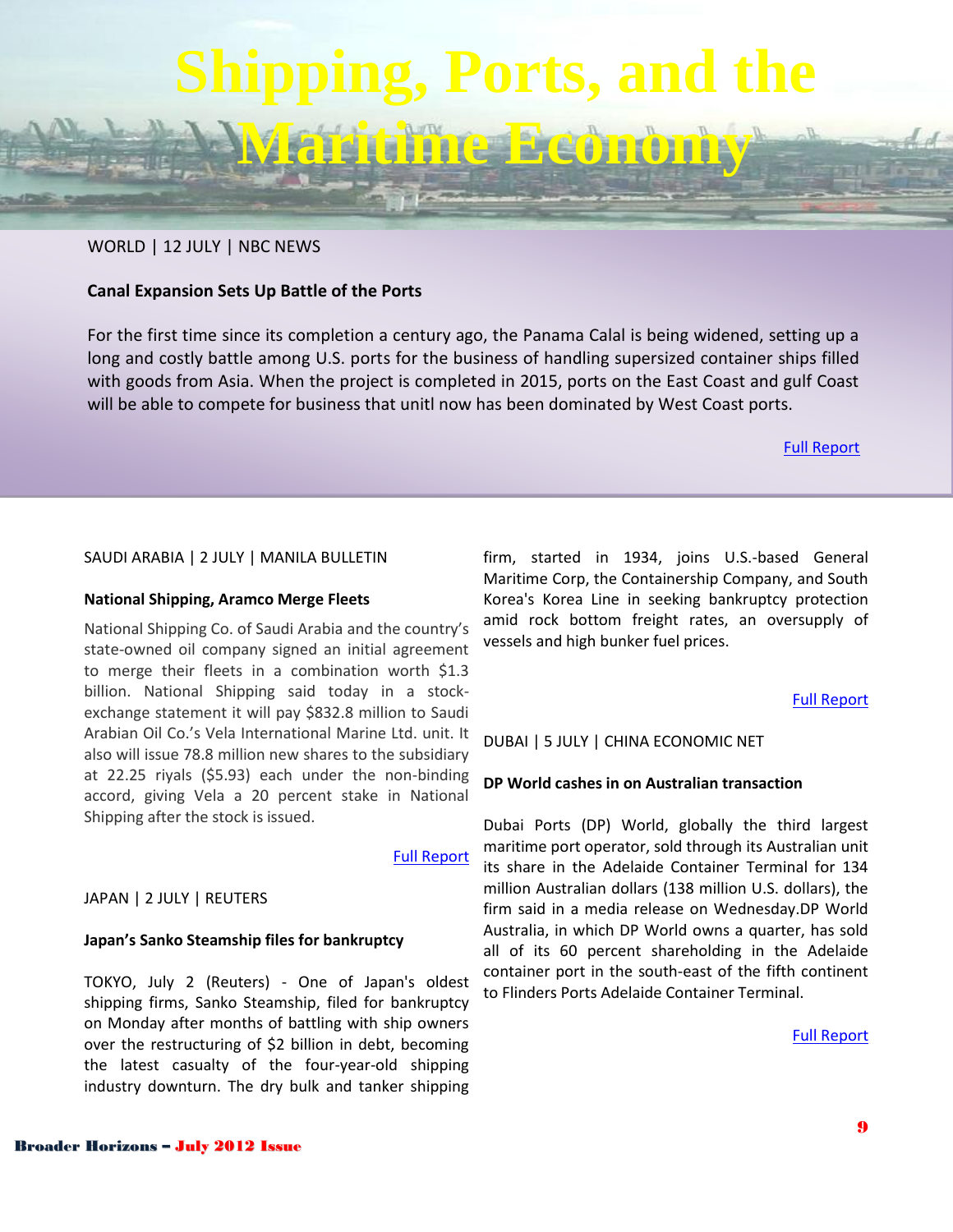#### SRI LANKA| 10 JULY | LANKA BUSINESS ONLINE

#### **Sri Lanka targets US\$15bn into Colombo 'port city'**

Sri Lanka is expecting 15 billion US dollars of investments to pour into a 'port city' on reclaimed beachfront land bordering the island's main port in Colombo, during the next 10 years, an official said. Reclamation of the 243 acre site is set to begin in October and is expected to be completed in 39 months, Sri Lanka Ports Authority chairman Priyath Bandu Wickrema said.

#### [Full Report](http://www.lankabusinessonline.com/fullstory.php?nid=1998232259)

#### HONG KONG| 10 JULY | THE HINDU BUSINESS LINE

#### **Hong Kong's TS Lines Helps Expands China, India Network**

Hong Kong's TS Lines has joined hands with Korea's Hyundai Merchant Marine (HMM) to launch the CIX string covering Korea, China, Singapore and India, according to shipping industry sources. Deploying five vessels of the capacity of 4,250-TEU each, the Far East-India CIX loop has calls at Busan, Shanghai, Ningbo, Shenzhen-Yantian, Singapore, Port Kelang, Nhava Sheva, and back to Singapore and Busan. This string, according to the company, offers shippers a fast and direct service between the Far East and the west coast of India, thus helping expand the China-India network.

[Full Report](http://www.thehindubusinessline.com/industry-and-economy/logistics/article3624425.ece)

WORLD | 12 JULY | BYM MARINE AND MARITIME NEWS

#### **Andy Tung to Succeed Retiring Philip Chow on World Shipping Council Board**

At its June 2012 meeting in Washington, DC, the World Shipping Council (WSC) board of directors confirmed the election of Mr Andy Tung, Chief Executive Officer, Orient Overseas Container Line (OOCL) to fill the WSC

board of directors' seat vacated by Mr Phillip Chow upon his retirement. The World Shipping Council is an association of liner shipping companies with offices in Brussels and Washington, D.C. Its members transport over 90% of international containerized trade.

#### [Full Report](http://www.bymnews.com/news/newsDetails.php?id=105877)

#### PHILIPPINE | 16 JULY | SUN STAR BACOLOD

#### **Firm tells DOTC Chief: Stop Banago Roro Port**

THE Bacolod Real Estate Development Corporation (Bredco) is asking Transportation and Communications Secretary Manuel Roxas to stop the Philippine Ports Authority (PPA)-Port Management Office (PMO) in Pulupandan from constructing a port for Roll On, Roll Off (Roro) vessels in Barangay Banago, Bacolod City.

#### [Full Report](http://www.sunstar.com.ph/bacolod/local-news/2012/07/16/firm-tells-dotc-chief-stop-banago-roro-port-232253)

#### THAILAND | 16 JULY | PHUKET NEWS

#### **Phuket Deep Sea Port 'Not Deep Enough'**

PHUKET: In an effort to kick-start the stalled Phuket Deep Sea Port expansion project, the head of the local Marine Department Office escorted representatives from two major cruise line companies to a meeting with Governor Tri Augkaradacha on July 12 to discuss the problems encountered by large ships using the facility. Located at Cape Panwa, the deep sea port has long been criticized as too small to accommodate large vessels, both cargo and passenger, for docking.

#### [Full Report](http://www.phuketgazette.net/archives/articles/2012/article16428.html)

#### AUSTRALIA | 18 JULY | STOCK & LAND

#### **Asciano to Cast OFF Half its Sydney Wharfies**

Asciano will more than halve the number of wharfies at its Patrick container operations at Sydney's Port Botany once it completes plans to automate a large portion of the work within the next two years. As it steps up efforts to prepare for stiffer competition from newcomer Hutchison Ports, Australia's largest listed ports operator announced today \$348 million in spe